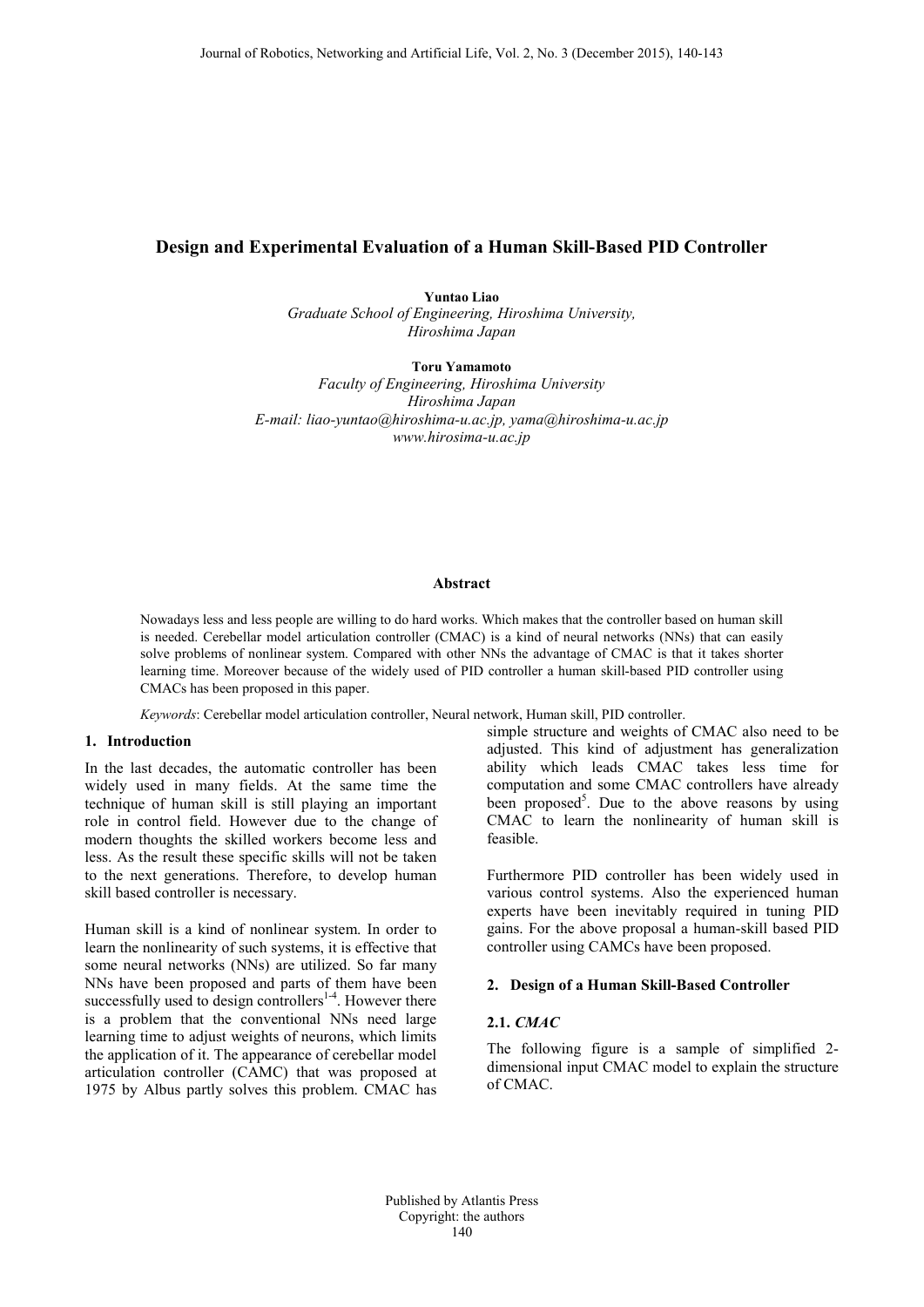*Yuntao Liao, Toru Yamamoto*



Fig.1. 2-dimensional input CMAC model

In Fig.1, it is a CMAC with 3 weight tables and 4 labels. The set of input signals S (3,6) is mapped to B, F, J and c, g, k as set of labels M. Then, from each weight table 8,9 and 3 are selected and sum of them is output 20. Assume that the desired output value is 14, there will be a -6/3 added to all referred weights in the tables because of the difference between obtained value and wished value is -6 and the number of selected weight tables is 3. As explained in the example, CMAC usually works as follows: First the set of input signals S is mapped to the set of labels M. Then, according to the set of tables weights will be selected from each table. At last, output signals will be performed as the sum of the weights. From the explanation, when CMAC updating weights for one input signal the weights for the nearest input signals are also being updated, this kind of ability makes CMAC can obtain approximately desired value in shorter learning time than conventional NNs.

#### **2.2.** *Controller design*

In this paper, the following PID structure is considered:<br> $\frac{1}{2}$ 

$$
u(t) = u(t-1) + K_p(y(t-1) - y(t)) + K_i e(t)
$$
  
+ K<sub>d</sub> (2y(t-1) - y(t) - y(t-2))

 integral gain and the differential gain. Moreover r(t) where Kp, Ki and Kd denote the proportional gain, the denotes the target value and e(t) means the control error signal. The block diagram that shows the process how proposed method works is Fig.2.



Fig.2. Block diagram of proposed method

In figure human skill data has already been learned by the CMAC. PID gains that tuned by these CMACs are used to control the system. The CMAC here sets e(t) and  $\Delta e(t)$  as the input space to calculate weights.  $\Delta e(t)$ is the signal defined as:

$$
\Delta e(t) := e(t) - e(t-1) \tag{2}
$$

PID parameters are tuned by CMACs according to the following equations:

$$
K_{p} = \sum_{h=1}^{K} W_{p,h}(t)
$$
  
\n
$$
K_{i} = \sum_{h=1}^{K} W_{i,h}(t)
$$
  
\n
$$
K_{d} = \sum_{h=1}^{K} W_{d,h}(t)
$$
\n(3)

Where  $h=1,2...$ , K and K denotes the total number of the selected weights in CMAC. From above, the human skill based controller is designed through PID gains. And the performance of the controller is strongly depended on these PID gains.

#### **2.3.** *Learning Process*

Then the process of how CMACs learn human-skill data is shown in Fig.3.



Fig.3. Block diagram of learning process

From Fig.3 there are two signals that attached asterisk (\*) which means they are human-skill data. Humanskilled signals are set as the teacher signals. The learned result  $u(t)$  approaches teacher signal  $u^*(t)$  by updating weights  $W<sub>h</sub>(t)$ . The CMAC weight tables are modified by steepest descent method and shown in Eq.4. In the equation g(t) denotes the gradient that used to update weights, J denotes the error criterion. And they are expressed as Eq.5 and Eq.6. In Eq.5 a, b and c are the appropriate positive constants set by designer.

$$
W_{p,h}^{new}(t) = W_{p,h}^{old}(t) - g(t) \frac{\partial J}{\partial K_p} \frac{1}{K}
$$
  
\n
$$
W_{i,h}^{new}(t) = W_{i,h}^{old}(t) - g(t) \frac{\partial J}{\partial K_i} \frac{1}{K}
$$
  
\n
$$
W_{d,h}^{new}(t) = W_{d,h}^{old}(t) - g(t) \frac{\partial J}{\partial K_d} \frac{1}{K}
$$
 (4)

Published by Atlantis Press Copyright: the authors 141

(1)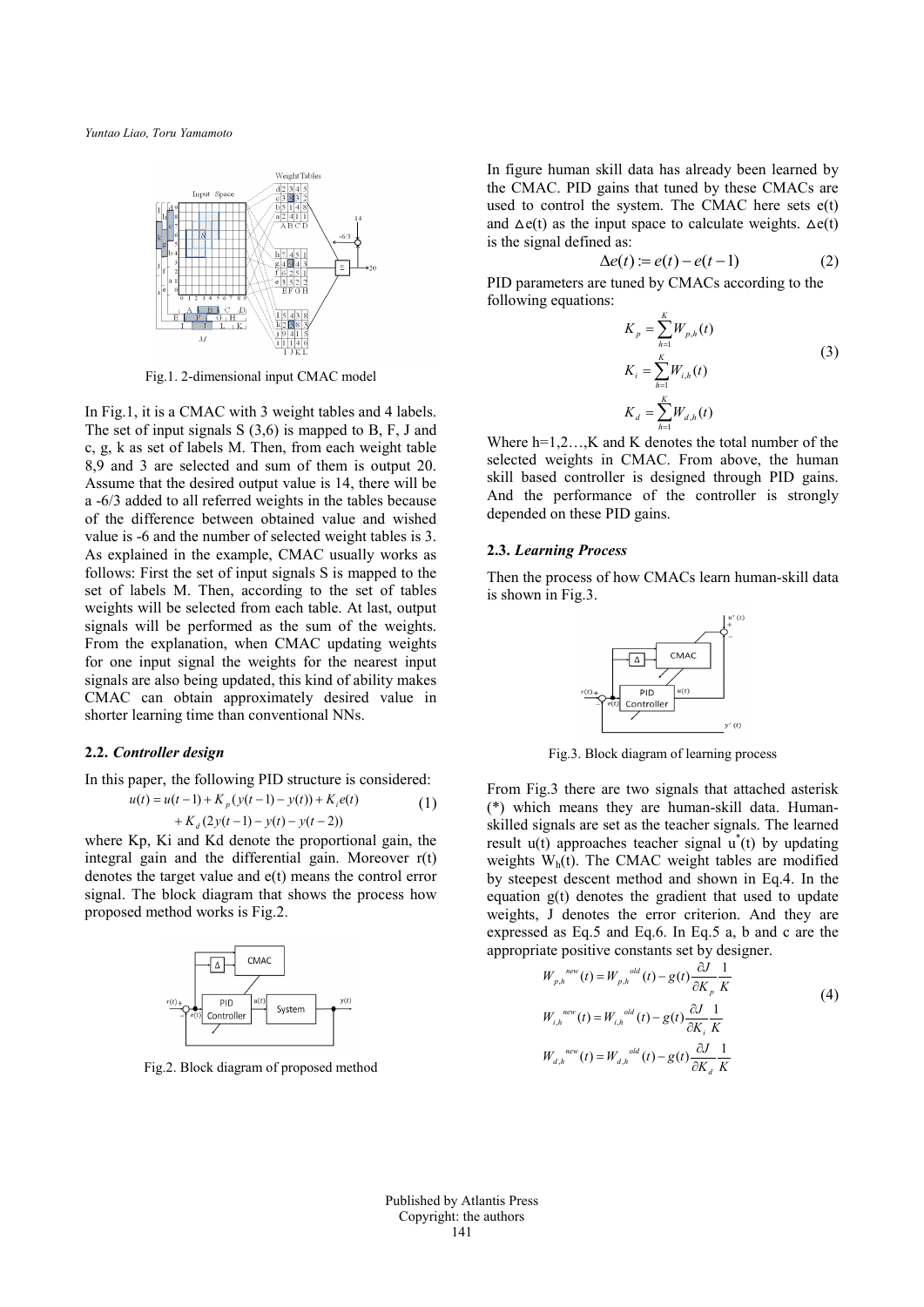$$
g(t) = \frac{1}{c + a * \exp(-b \mid u^*(t) - u(t))}
$$
(5)

$$
J := \frac{1}{2} \varepsilon(t)^2 \tag{6}
$$

$$
\varepsilon(t) = u^*(t) - u(t) \tag{7}
$$

Moreover, the partial differential of Eq. (4) is developed as follows:

$$
\frac{\partial J}{\partial K_p} = \frac{\partial J}{\partial \varepsilon(t)} \frac{\partial \varepsilon(t)}{\partial u(t)} \frac{\partial u(t)}{\partial K_p}
$$
  
=  $\varepsilon(t)(y(t) - y(t-1))$   

$$
\frac{\partial J}{\partial K_i} = \frac{\partial J}{\partial \varepsilon(t)} \frac{\partial \varepsilon(t)}{\partial u(t)} \frac{\partial u(t)}{\partial K_i}
$$
  
=  $-\varepsilon(t)e(t)$   

$$
\frac{\partial J}{\partial K_d} = \frac{\partial J}{\partial \varepsilon(t)} \frac{\partial \varepsilon(t)}{\partial u(t)} \frac{\partial u(t)}{\partial K_d}
$$
  
=  $\varepsilon(t)(y(t) - 2y(t-1) + y(t-2))$  (8)

## **3. Experimental Evaluation**

#### **3.1.** *Experimental Equipment*

In order to illustrate the effectiveness of the proposed method, an experiment has been performed by using a beam and ball control model. The experiment equipment is shown in Fig.4. As the figure shows, there is an input manipulator for human to operate. It is set to record the data of human skill. Also there is a distance sensor on beam to read output data of the system. Moreover there is an Arduino board to transfer data between computer and system. The ball on the beam is the target to be controlled.



Fig. 4. Beam and Ball control Equipment

## **3.2.** *Simulation and Experiment Result*

Aim of the experiment is to control the ball staying at the middle of the beam, where r=0. Position of ball will be considered as output y and in this experiment the initial y is 15, it means at the beginning the ball stays at the right side of the beam. Angle of the beam is considered as the input of the system and the initial input is 0. The limit of u is set as:

$$
-45^{\circ} \le -u(t) \le 45^{\circ}
$$

The output y is limited as:

$$
-15[cm] \le y(t) \le 15[cm]
$$

Human skill data u\* and y\* are obtained by skilled operator and they are shown in Fig.5. Based on the human skill data the learning process of CMACs is performed. In this design the CMACs with 4 weight tables and 3 labels are chosen. The coefficients of learning ratio are set to be  $a=10^2$ ,  $b=10^2$ ,  $c=10^2$ . In addition, the initial values of the weights are PID gains obtained by pole placement method based on the model of system. These PID gains are  $K_p = 0.0056$ ,  $K_i$  = 0.0019,  $K_d = 0.0045$ .



Fig.5. Control result by skilled operator

The learning process is evaluated by the following integrated squared error (ISE) equation:

$$
ISE = \sum_{t=1}^{6} (u^*(t) - u(t))
$$
 (9)

As Fig.6 shows, the learning process stops when the integrated squared error is less than 0.00051.



Fig.7 shows the comparison between learning result u and teacher signal u\* , where 6 iterations were performed. Fig.8 shows the PID gains trajectories corresponding to Fig.7. By using the PID gains that shown in Fig.8 an experiment has been done and the result is shown in